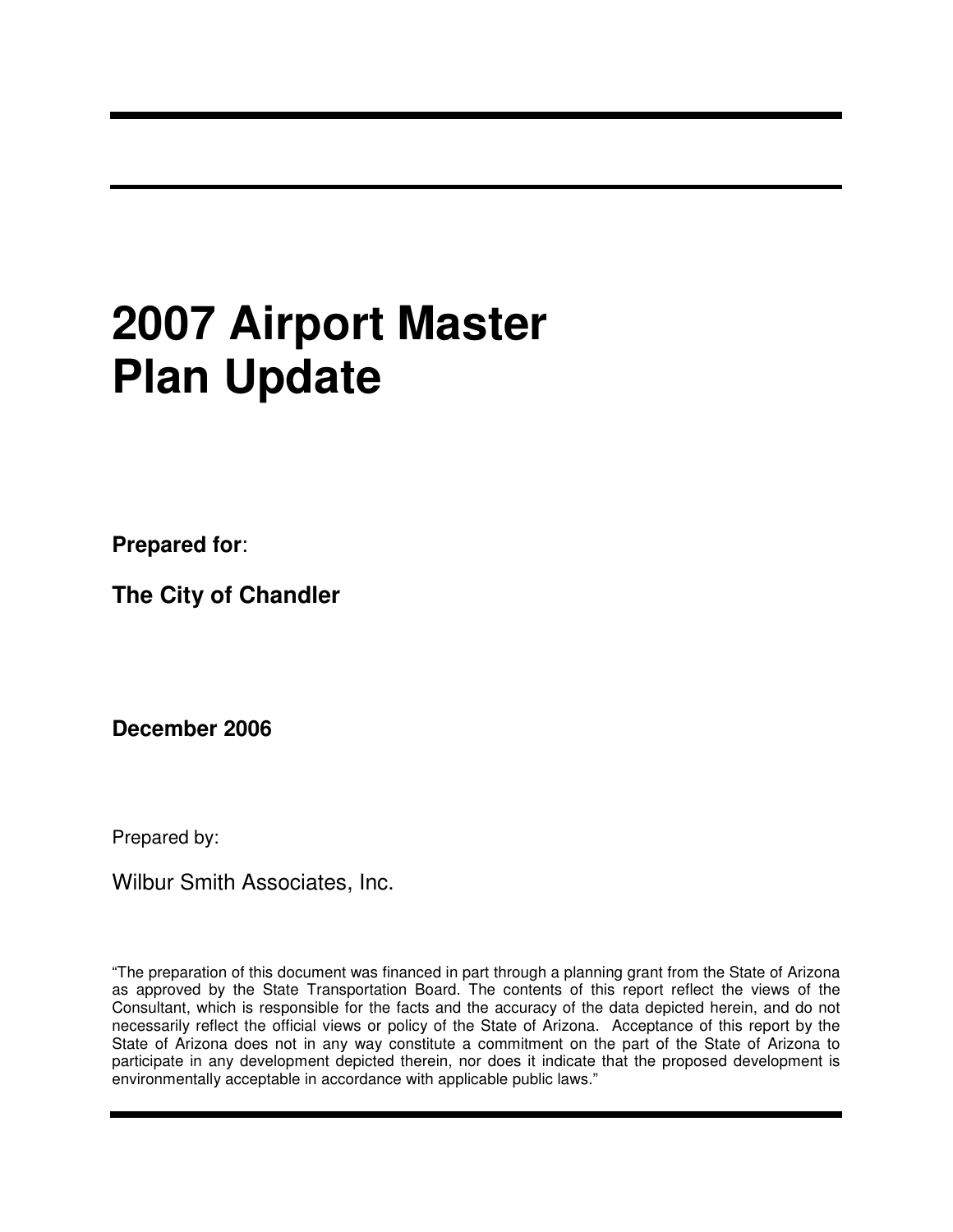### **TABLE OF CONTENTS**

#### **CHAPTER ONE: INVENTORY**

### **CHAPTER TWO: PROJECTIONS OF AVIATION DEMAND**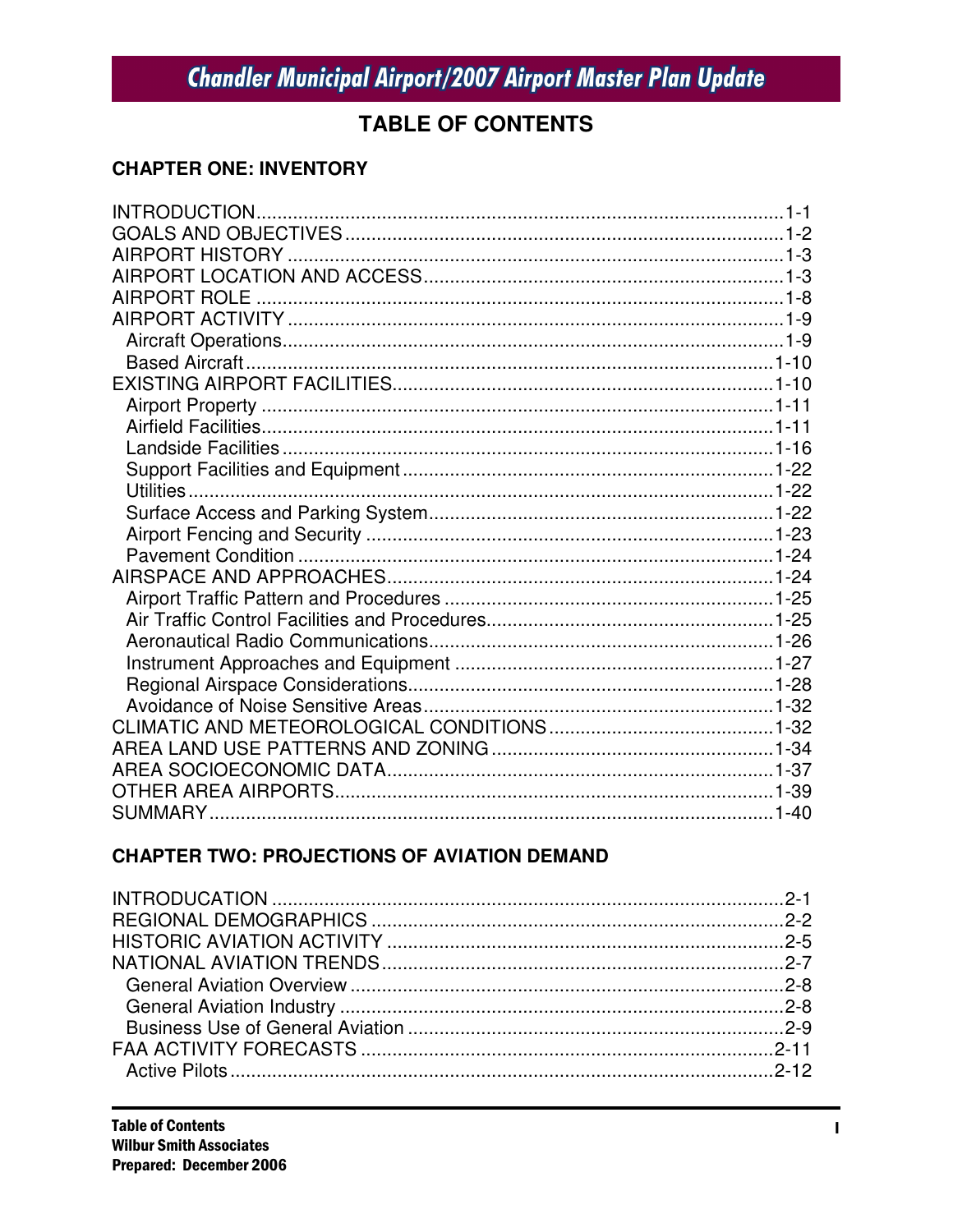| $.2 - 12$ |
|-----------|
|           |
|           |
|           |
|           |
|           |
|           |
|           |
|           |
|           |
|           |
|           |
|           |
|           |
|           |
|           |
|           |
|           |
|           |
|           |
|           |

### **CHAPTER THREE: CAPACITY ANALYSIS AND FACILITY REQUIREMENTS**

| $3 - 1$ |
|---------|
|         |
|         |
|         |
|         |
|         |
|         |
|         |
|         |
|         |
|         |
|         |
|         |
|         |
|         |
|         |
|         |
|         |
|         |
|         |
|         |
|         |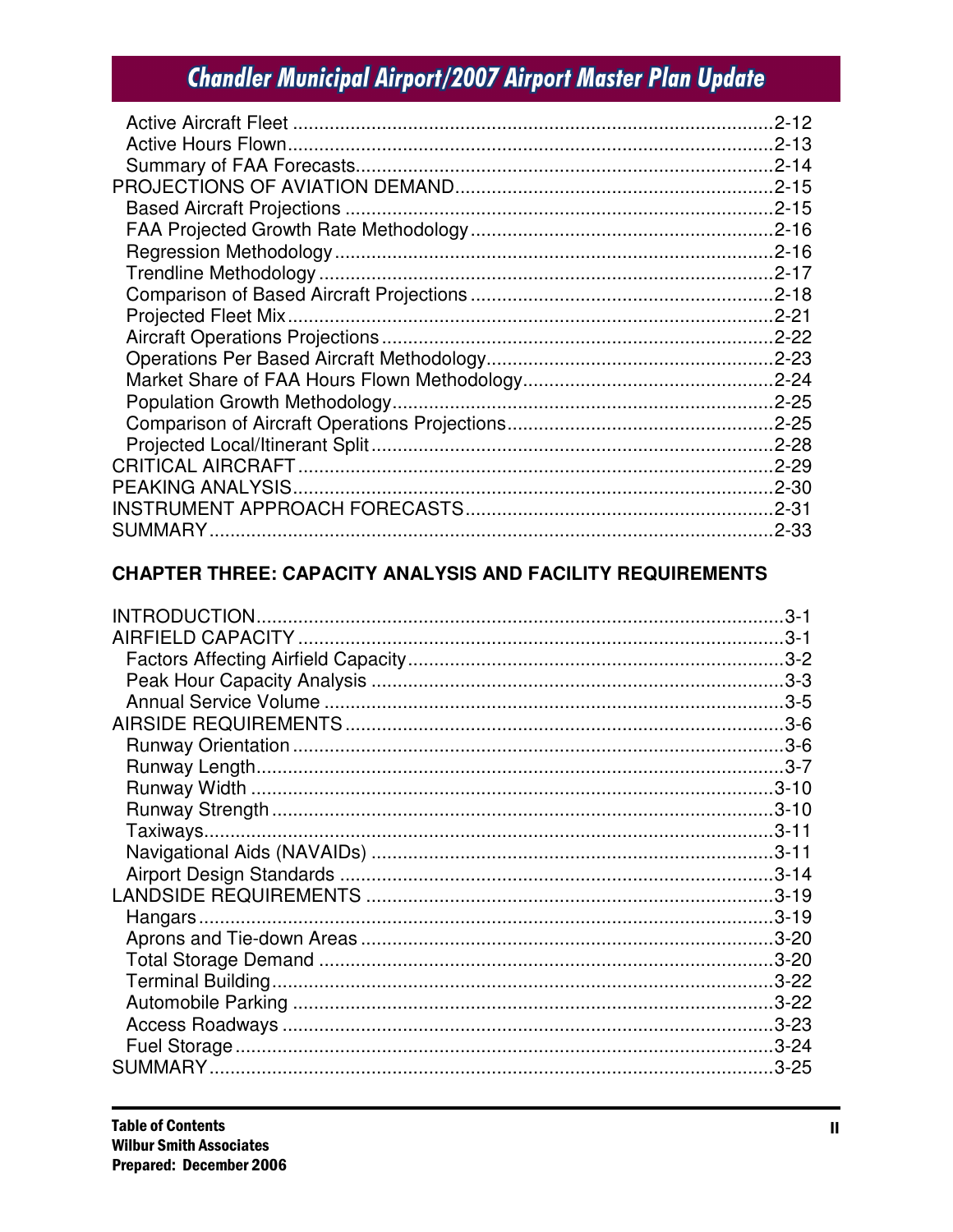### **CHAPTER FOUR: DEVELOPMENT ALTERNATIVES**

| ABILITY OF EXISTING FACILITIES TO ACCOMMODATE IMPROVEMENTS4-2 |  |
|---------------------------------------------------------------|--|
| Airfield                                                      |  |
|                                                               |  |
|                                                               |  |
|                                                               |  |
|                                                               |  |
|                                                               |  |
|                                                               |  |
|                                                               |  |
|                                                               |  |
|                                                               |  |
|                                                               |  |
|                                                               |  |
|                                                               |  |
|                                                               |  |
|                                                               |  |
|                                                               |  |
|                                                               |  |

### **CHAPTER FIVE: ENVIRONMENTAL OVERVIEW**

|                                                           | $5 - 1$   |
|-----------------------------------------------------------|-----------|
| NOISE.                                                    |           |
|                                                           |           |
|                                                           |           |
|                                                           |           |
| INDUCED SOCIOECONOMIC IMPACTS/CUMULATIVE IMPACTS5-8       |           |
|                                                           |           |
|                                                           |           |
|                                                           |           |
| DEPARTMENT OF TRANSPORTATION ACT, SECTION 4(f) 5-11       |           |
| HISTORIC, ARCHITECTURAL, ARCHAEOLOGICAL, AND CULTURAL     |           |
|                                                           | $.5 - 12$ |
| BIOTIC COMMUNITIES/THREATENED AND ENDANGERED SPECIES 5-12 |           |
|                                                           |           |
|                                                           |           |
| COASTAL ZONE MANAGEMENT PROGRAM AND COASTAL BARRIERS5-14  |           |
|                                                           |           |
|                                                           |           |
|                                                           |           |
|                                                           |           |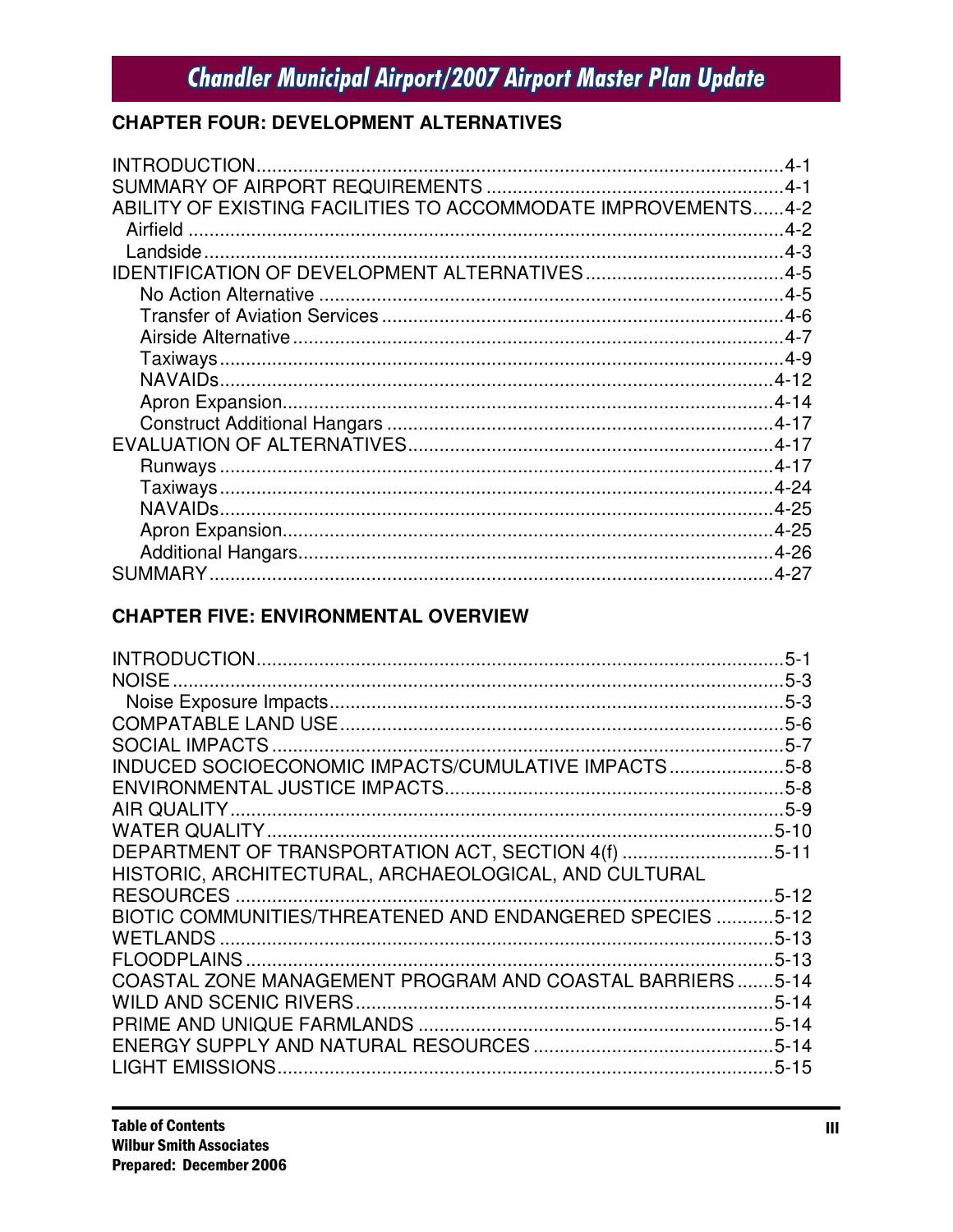### CHAPTER SIX: AIRPORT DEVELOPMENT SCHEDULE AND FINANCIAL ANALYSIS

### APPENDIX A: AIRSPACE CONFLICTS ANALYSIS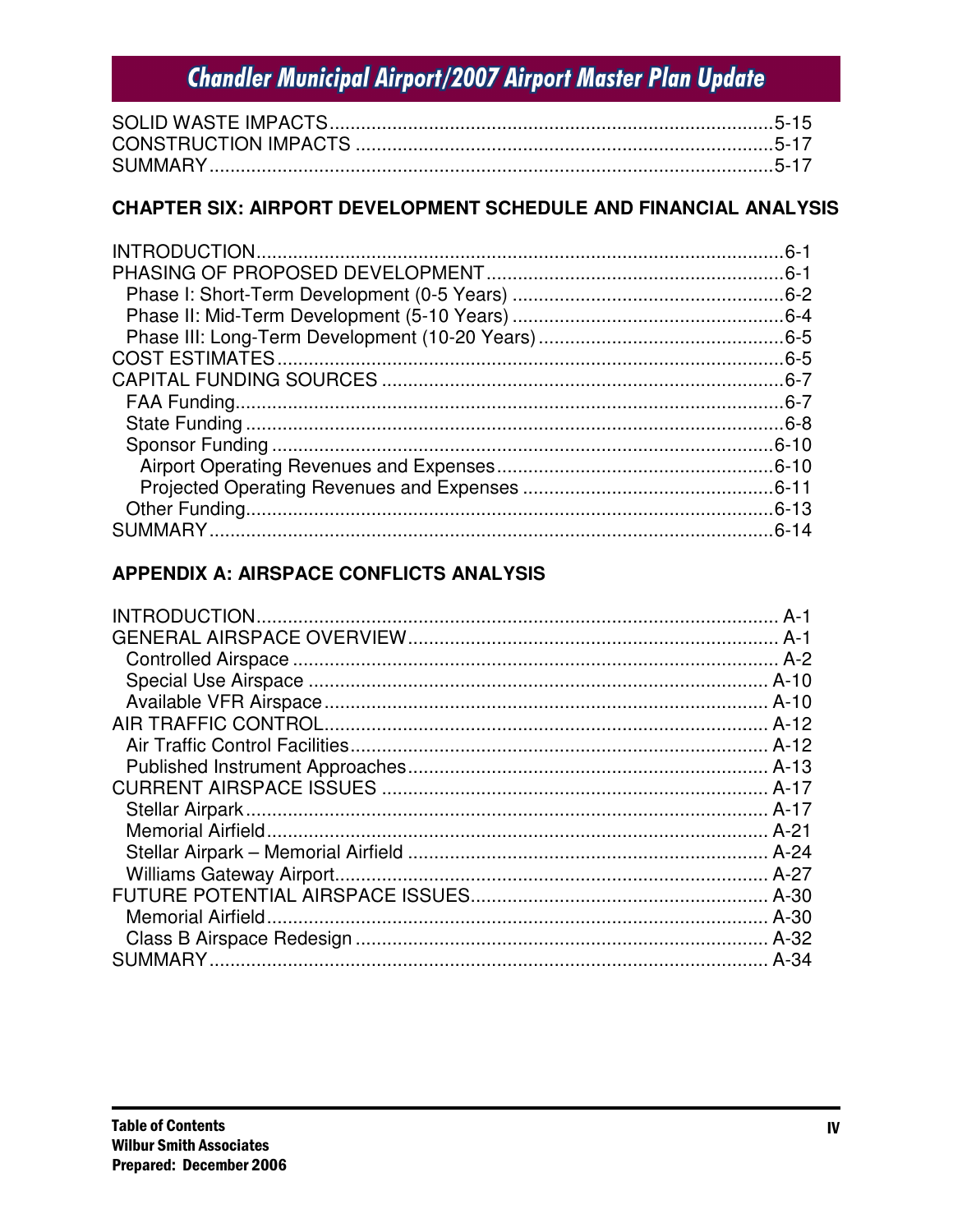#### APPENDIX B: ECONOMIC IMPACT OF AIRPORT INFRASTRUCTURE **DEVELOPMENT**

### APPENDIX C: AIRPORT LAYOUT PLAN DRAWINGS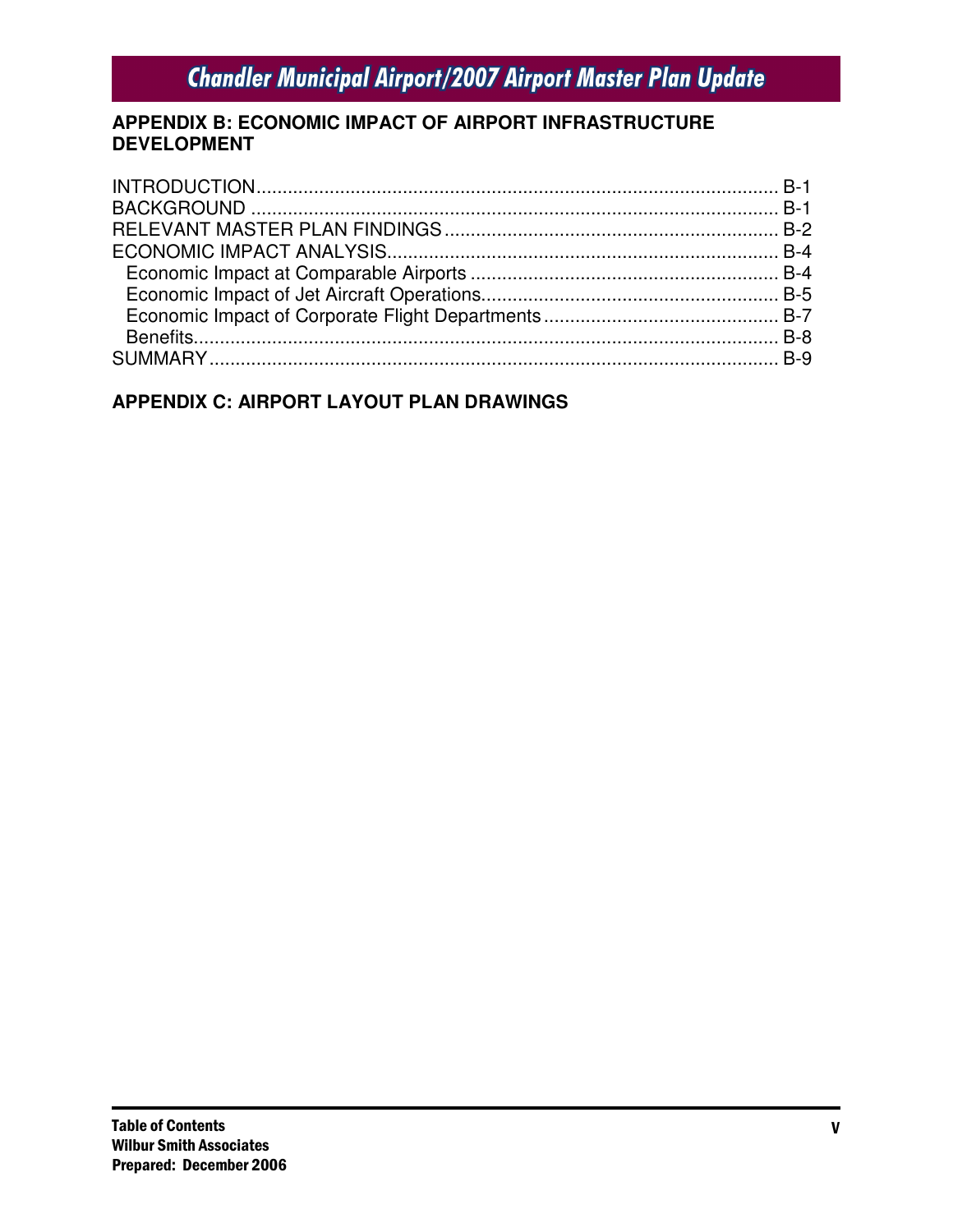### **LIST OF TABLES**

### **CHAPTER ONE: INVENTORY**

| Table 1.4 - EXISTING AIRFIELD LIGHTING AND NAVAIDS 1-15  |  |
|----------------------------------------------------------|--|
|                                                          |  |
|                                                          |  |
|                                                          |  |
|                                                          |  |
| Table 1.9 - EMPLOYMENT BY INDUSTRY (2000) CHANDLER       |  |
|                                                          |  |
| Table 1.10 - EMPLOYMENT BY INDUSTRY (1970-2000) MARICOPA |  |
|                                                          |  |
|                                                          |  |
|                                                          |  |

### **CHAPTER TWO: PROJECTIONS OF AVIATION DEMAND**

| Table 2.1 - HISTORICAL POPULATION EMPLOYMENT AND               |  |
|----------------------------------------------------------------|--|
|                                                                |  |
| Table 2.2 - TOP EMPLOYERS IN THE CITY OF CHANDLER 2-4          |  |
| Table 2.3 - PROJECTED POPULATION EMPLOYMENT AND                |  |
|                                                                |  |
|                                                                |  |
|                                                                |  |
| Table 2.6 - HISTORIC AND PROJECTED U.S. ACTIVE PILOTS BY       |  |
| TYPE OF CERTIFICATE                                            |  |
| Table 2.7 - HISTORIC AND PROJECTED U.S. ACTIVE GENERAL         |  |
| <b>AVIATION FLEET MIX </b>                                     |  |
| Table 2.8 - ACTIVE GENERAL AVIATION AND AIR TAXI HOURS         |  |
|                                                                |  |
| Table 2.9 - BASED AIRCRAFT PROJECTION FAA PROJECTED            |  |
| GROWTH IN ACTIVE GA AIRCRAFT METHODOLOGY 2-16                  |  |
| Table 2.10 - BASED AIRCRAFT PROJECTION REGRESSION              |  |
| METHODOLOGY                                                    |  |
| Table 2.11 - BASED AIRCRAFT PROJECTION TRENDLINE               |  |
|                                                                |  |
| Table 2.12 - COMPARISON OF BASED AIRCRAFT PROJECTIONS2-19      |  |
| Table 2.13 - PROJECTED CHANGE IN U.S. ACTIVE GENERAL           |  |
| <b>AVIATION FLEET MIX </b>                                     |  |
| Table 2.14 - PREFERRED BASED AIRCRAFT FLEET MIX PROJECTION2-22 |  |
|                                                                |  |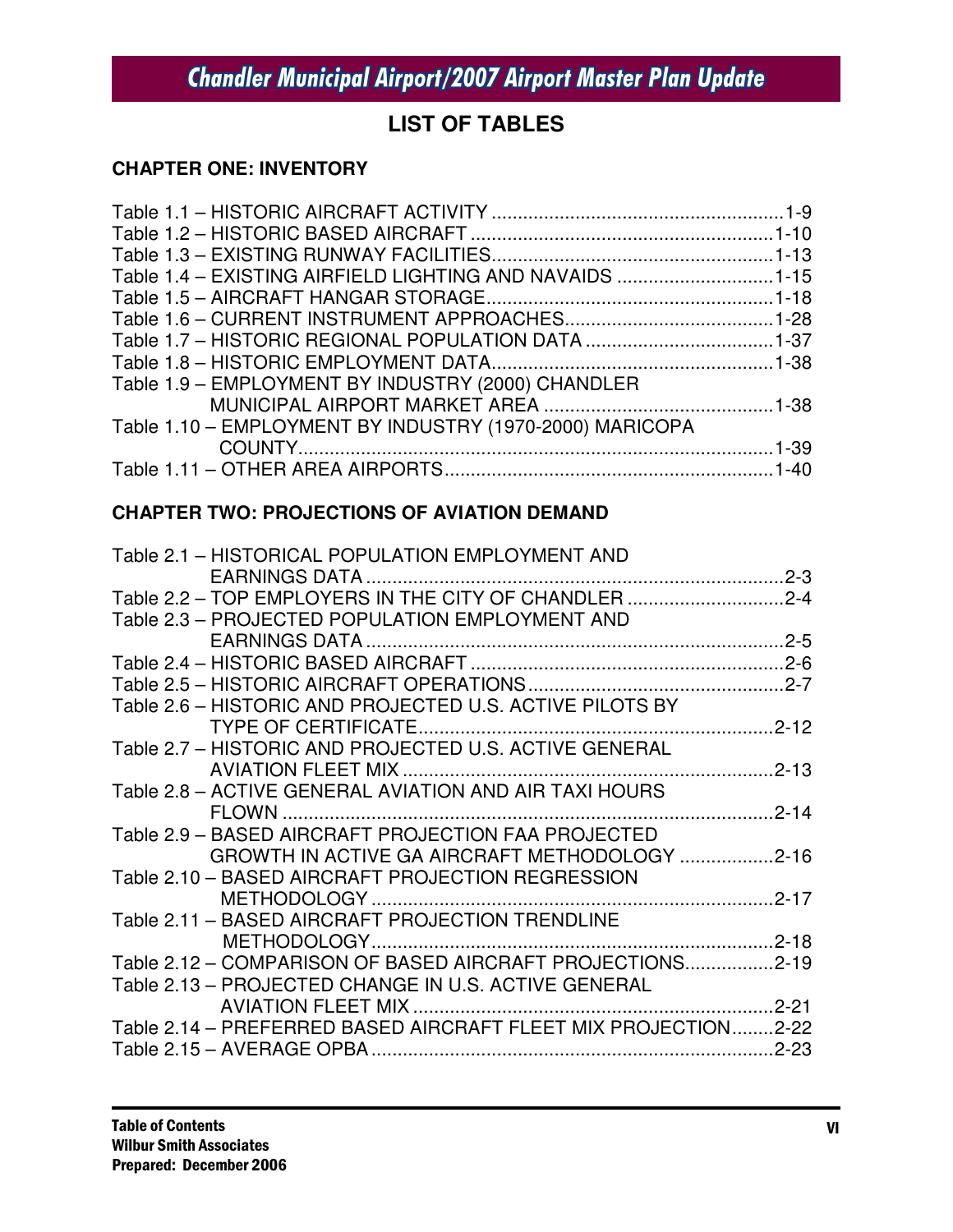| Table 2.16 - AIRCRAFT OPERATIONS PROJECTION OPBA           |  |
|------------------------------------------------------------|--|
|                                                            |  |
| Table 2.17 - PROJECTED AIRCRAFT OPERATIONS MARKET          |  |
| SHARE OF FAA HOURS FLOWN METHODOLOGY 2-24                  |  |
| Table 2.18 - AIRCRAFT OPERATIONS PROJECTION PROPULATION    |  |
|                                                            |  |
| Table 2.19 - COMPAIRSON OF AIRCRAFT OPERATIONS             |  |
|                                                            |  |
| Table 2.20 - HISTORIC LOCAL AND ITINERANT OPERATIONS2-28   |  |
| Table 2.21 - LOCAL AND ITINERANT OPERATION PROJECTIONS2-29 |  |
| Table 2.22 - AIRCRAFT CATEGORIES AND DESIGN GROUPS 2-29    |  |
|                                                            |  |
|                                                            |  |
|                                                            |  |

#### **CHAPTER THREE: CAPACITY ANALYSIS AND FACILITY REQUIREMENTS**

| Table 3.4 - RUNWAY LENGTH REQUIREMENTS FOR AIRPORT DESIGN3-9    |  |
|-----------------------------------------------------------------|--|
|                                                                 |  |
|                                                                 |  |
|                                                                 |  |
| Table 3.8 - AIRCRAFT HANGAR STORAGE REQUIREMENTS3-21            |  |
| Table 3.9 - GENERAL AVIATION TERMINAL BUILDING REQUIREMENTS3-22 |  |
| Table 3.10 - AUTOMOBILE PARKING REQUIREMENTS3-23                |  |
|                                                                 |  |

#### **CHAPTER FOUR: DEVELOPMENT ALTERNATIVES**

#### **CHAPTER SIX: AIRPORT DEVELOPMENT SCHEDULE AND FINANCIAL ANALYSIS**

| Table 6.5 - ON-AIRPORT OPERATING REVENUES AND EXPENSES 6-12 |  |
|-------------------------------------------------------------|--|
| Table 6.6 - PROJECTED ON-AIRPORT OPERATING REVENUES AND     |  |
|                                                             |  |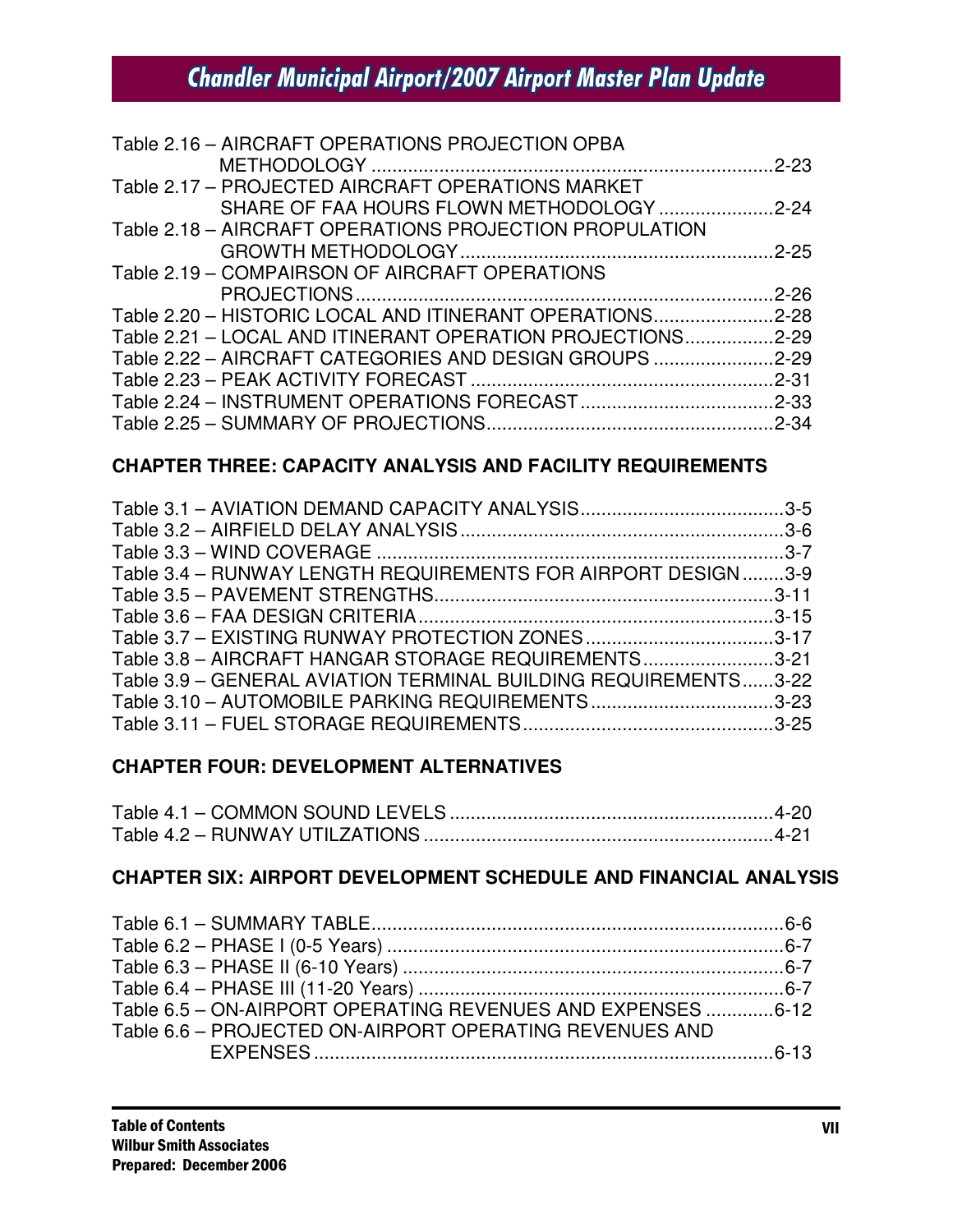### **APPENDIX A: AIRSPACE CONFLICTS ANALYSIS**

Table A.1 – INSTRUMENT APPROACH PROCEDURES ................................... A-15

#### **APPENDIX B: ECONOMIC IMPACT OF AIRPORT INFRASTRUCTURE DEVELOPMENT**

| Table B.1 - CONSTRAINED JET OPERATIONS FORECAST B-3         |  |
|-------------------------------------------------------------|--|
|                                                             |  |
| Table B.3 - ECONOMIC IMPACT AND FACILITIES AT COMPARABLE    |  |
|                                                             |  |
| Table B.4 – ECONOMIC IMPACT OF JET AIRCRAFT OPERATIONS  B-6 |  |
| Table B.5 - 5,700-FOOT RUNWAY EXTENSION CHD CORPORATE       |  |
|                                                             |  |
| Table B.6 - TOTAL ANNUAL ECONOMIC IMPACT OF A 5,700-FOOT    |  |
| RUNWAY EXTENSION AND CHD CORPORATE FLIGHT                   |  |
|                                                             |  |
|                                                             |  |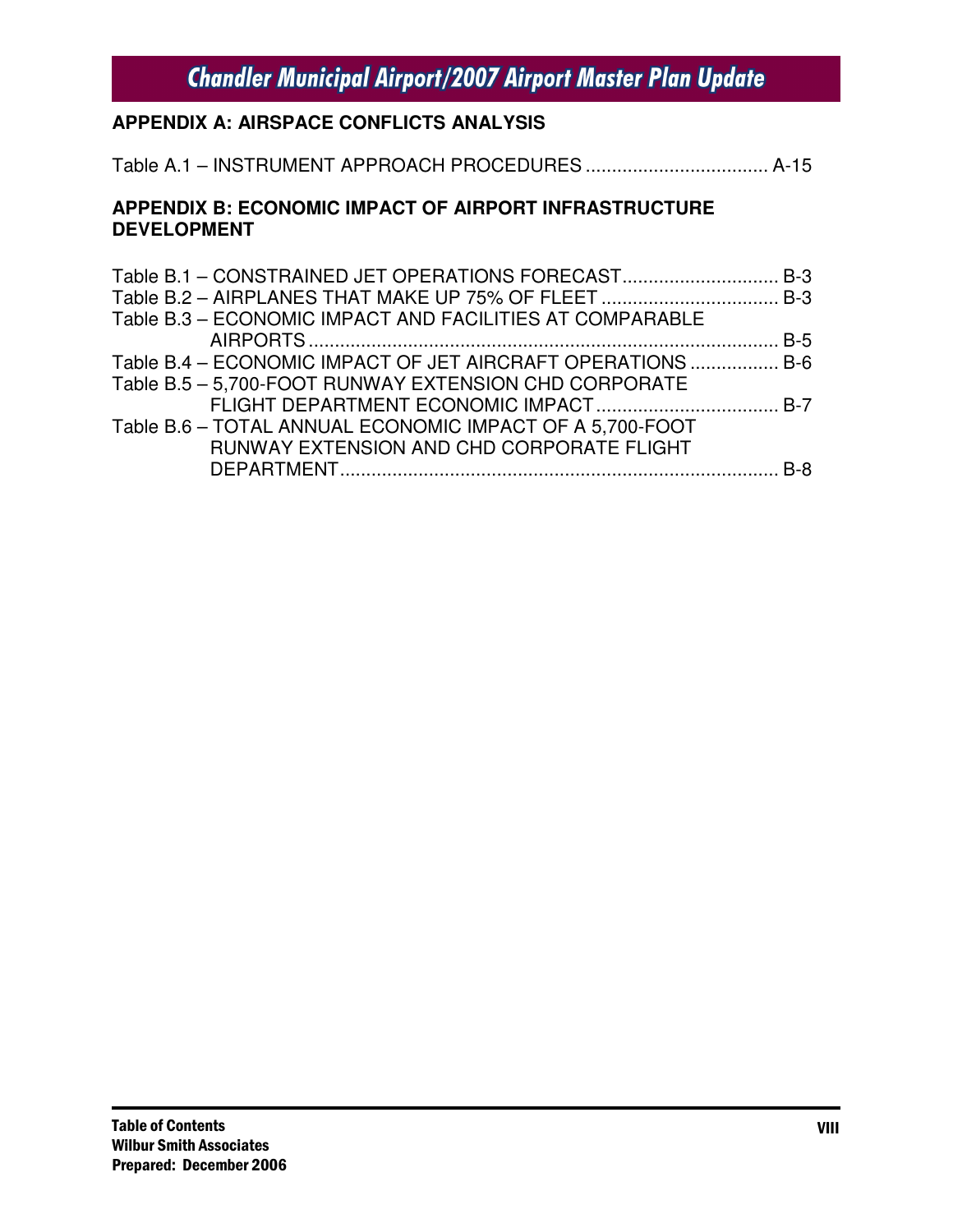### **LIST OF EXHIBITS**

### **CHAPTER ONE: INVENTORY**

### **CHAPTER TWO: PROJECTIONS OF AVIATION DEMAND**

#### **CHAPTER THREE: CAPACITY ANALYSIS AND FACILITY REQUIREMENTS**

| EXHIBIT 3.2 - FAA Runway Protection Zones Design Standards3-18 |  |
|----------------------------------------------------------------|--|

### **CHAPTER FOUR: DEVELOPMENT ALTERNATIVES**

### **CHAPTER FIVE: ENVIRONMENTAL OVERVIEW**

|--|--|--|